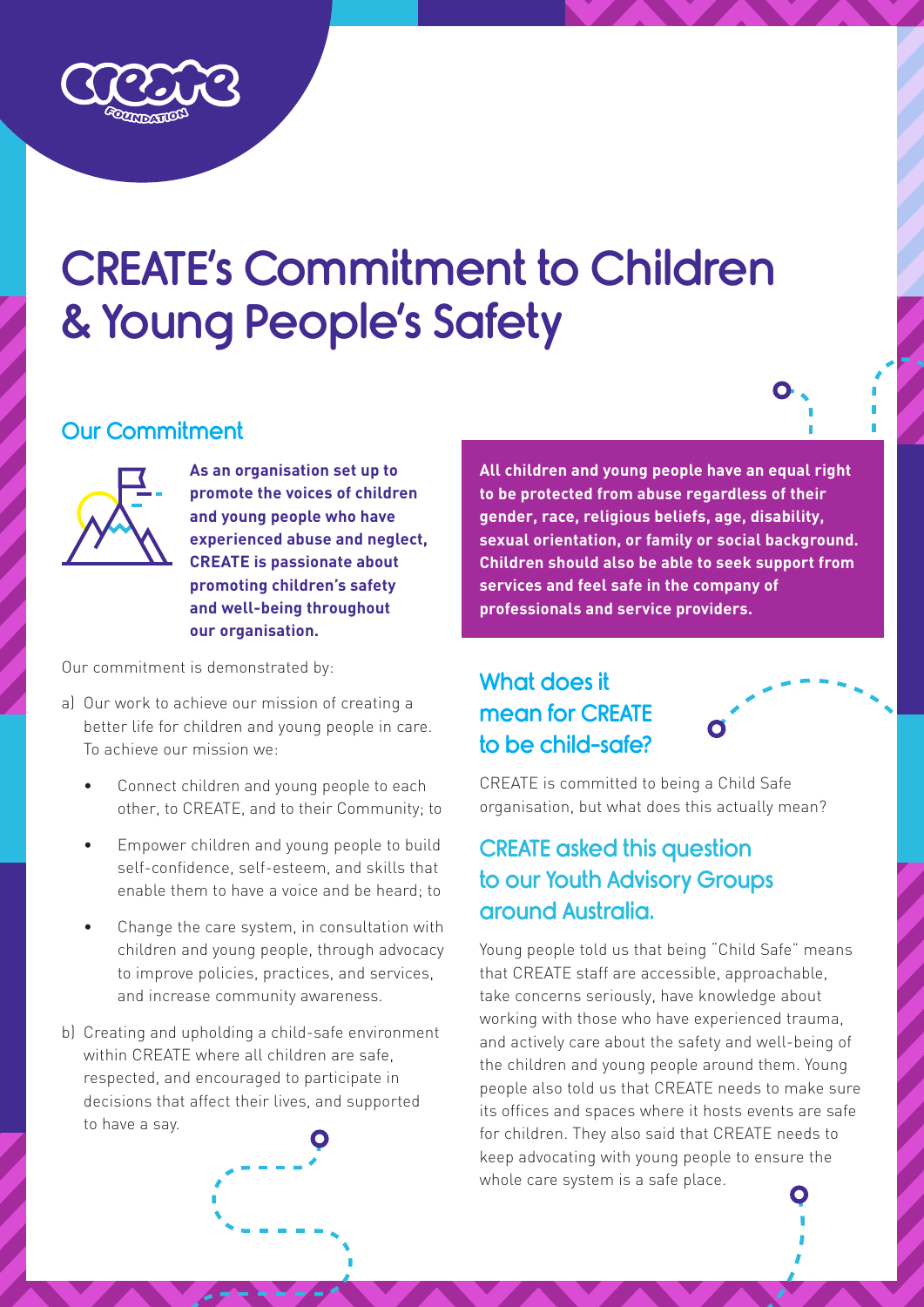e) CREATE keeps some personal information about children and young people with a care experience and their caregivers to keep them safe, and so that we can let children and young people known about opportunities to participate in our programs. CREATE will make sure that:

 $\bullet$ 

- We will only collect information about you that helps us to;
	- Contact you about opportunities at CREATE;
	- Help us to support you by keeping you and others safe while you are doing activities and other work with CREATE.
- All records containing children and young people's personal information are in password protected locations on CREATE's computers and databases. Only CREATE staff who need to can look at and use your information. All CREATE staff must sign a "confidentiality agreement", that means they promise to keep your information private unless we have worries about your safety or the safety of others (see the point below).
- If you are not comfortable in providing your information to CREATE we will talk with you about which CREATE activities you can do safely.
- For further information about how we collect, use, dispose of, and disclose your personal information please refer to our Privacy Policy, available on CREATE's website at https://create.org.au/privacy-policy/. Our Privacy Policy also explains how you can access the personal information we hold about you and what you need to do if it needs to be updated.



**Children and young people can expect that CREATE will provide them with information on how to access our services. We will support children and young people to gain an understanding of their rights and responsibilities when it comes to their involvement with CREATE.**

CREATE makes the following promise to all children and young people who are members of clubCREATE and/or attend a CREATE activity or program:

- a) We will show you care and respect; this means doing everything we can to ensure you are not harmed while participating in CREATE activities, and we will respect your rights and your opinions.
- b) If you tell us something that worries us about your (or someone else's) safety or well-being we will do something about it. This might involve talking to your carer, caseworker, or making a report to child safety authorities. We will talk with you about how we handle our worries and what will happen next.
- c) Your feedback is most welcome, and you can always tell CREATE your opinions, share your experience, and make a complaint. We value your contribution and no matter what, you are welcome at CREATE.
- d) Children and young people have the right to provide feedback, make a complaint, and get the necessary support to be able to help them do so. All complaints will be dealt with in a confidential and timely way, in line with CREATE policy.



#### **According to CREATE's Code of Conduct, all staff involved in the support of children on behalf of CREATE will:**

 $\bullet$ 

- 1. Work towards the achievement of the aims and purposes of the organisation;
- 2. Be responsible for services, programs, and activities in their area of responsibility;
- 3. Maintain a duty of care outlined in Risk Assessments towards others involved in these programs and activities;
- 4. Establish and maintain a child-safe environment in the course of their work;
- 6. Treat children and young people with respect and value their ideas and opinions;
- 7. Act as positive role models in their conduct with children and young people;
- 8. Respect the privacy of children and young people, and their families, and only disclose information to people who need to know;
- 9. Operate within the policies and guidelines of CREATE.

#### **CREATE Board, Management, staff, and volunteers will not:**

- 1. Shame, humiliate, oppress, belittle or degrade children or young people;
- 2. Unlawfully discriminate against any child or young person;
- 3. Engage in any activity with a child or young person that is likely to physically or emotionally harm them;
- 4. Initiate unnecessary physical contact with a child or young person, or do things of a personal nature for them that they can do for themselves;
- 5. Be alone with a child or young person unnecessarily
- 6. Develop a "special" relationship with a specific child for example, showing favouritism

## What Children and Young People can expect from CREATE

**You can request a copy of CREATE's Complaints and Feedback Policy by phoning 1800 655 105, emailing create@create.org.au, or visiting https://create.org.au/feedbackcomplaints/**

f) No matter where you are from or who you are, CREATE staff will do their best make you feel comfortable and welcome. CREATE works hard to make sure our programs are accessible for all young people.

**Everyone working at CREATE Foundation is responsible for the safety of children and young people and are required to report information about suspected child abuse. Refer to CREATE's Child Protection Policy for further information.**



Working in a child safe manner is a shared responsibility between CREATE's employees, and volunteers.

- **g) CREATE is committed to the cultural safety of Aboriginal and Torres Strait Islander children and young people, and those from culturally and/or linguistically diverse backgrounds.**
- h) CREATE is also committed to providing a safe environment for children with a disability to participate and have a say in meaningful ways.
- i) CREATE staff are trained in how to create and maintain a child-safe environment. This includes not only the physical safety of our offices, but also encompasses how staff behave around and towards children and young people. CREATE has strict recruitment, screening, and induction processes for staff and volunteers to make sure those who work with children and young people on our behalf are compliant with our commitment to offering a "child safe" environment, and have the ability to identify and respond to safety concerns for children and young people.



## What is expected from the CREATE staff and Volunteers